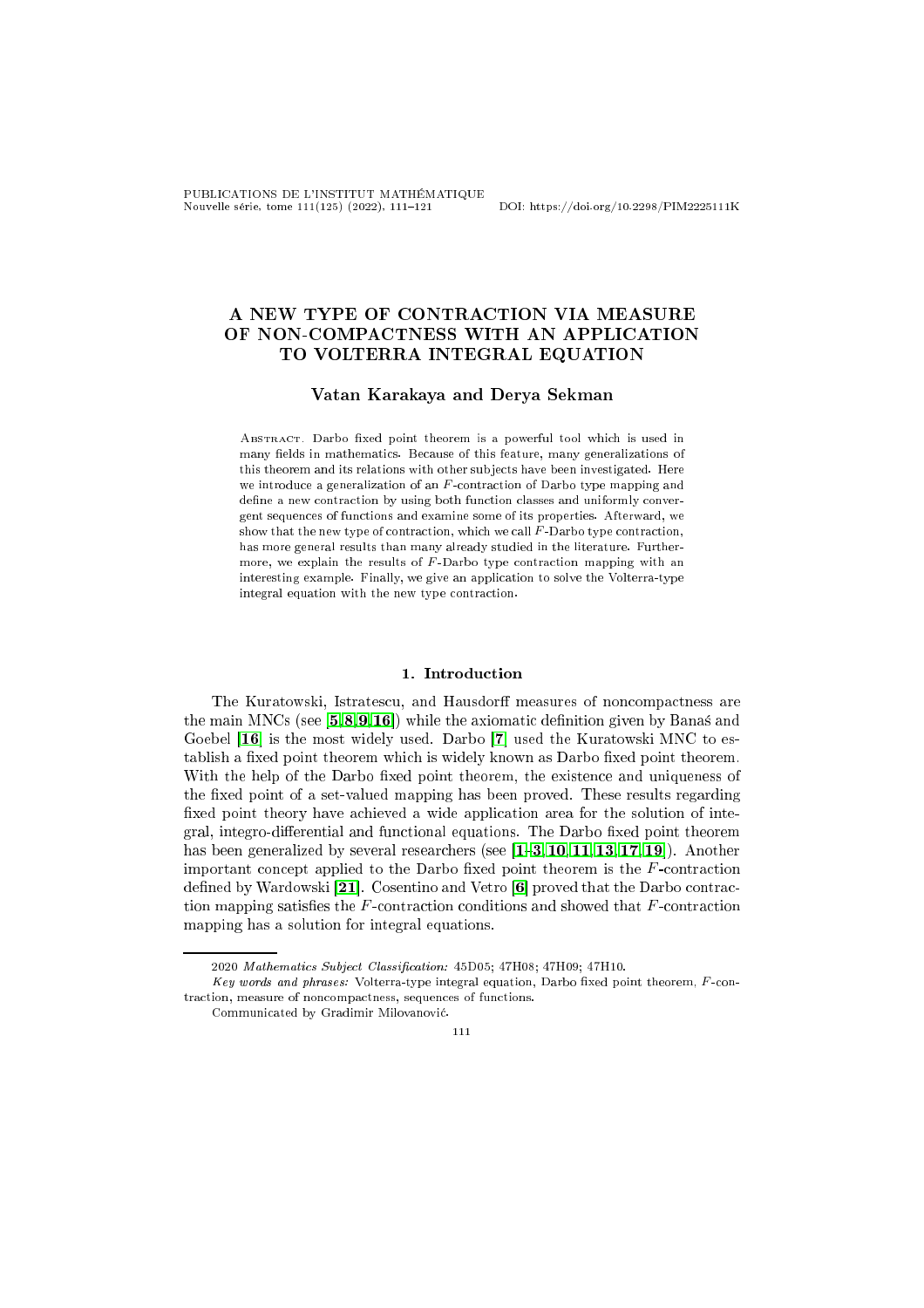In this study, we define a new  $F$ -Darbo type contraction under functions having certain conditions. Also, we investigate how a new F-Darbo type contraction behaves under the sequences of functions used by Kirk  $[14]$ , Kirk and Xu  $[15]$ , Karakaya et al.  $[12]$ . Besides, we examin existence of fixed point according to the conditions of this new  $F$ -Darbo type contraction mapping. Considering the hypothesis of theorems that we proved, we onstru
t an interesting example using the sequences of functions. Finally, we show that the new contraction has a solution for the Volterra-type integral equation.

We will now give notations and preliminaries used in the sequel of this arti
le. Let A be nonempty subset of the Banach space. We define  $\overline{A}$  and  $\overline{co}(A)$  the closure and closed convex hull of A, respectively. Also, we denote  $B(X)$  and  $RC(X)$ the family of all nonempty bounded subset of  $X$  and the subfamily consisting all relatively compact subset of  $X$ , respectively. We denote by  $\mathbb R$  the set of all real numbers, by  $\mathbb{R}^+$  the set of all positive real numbers, by  $\mathbb{R}^+_0$  the set of all nonnegative real numbers and by N the set of all positive integers. Furthermore, let  $\ker \mu = \{A \in B(X) : \mu(A) = 0\}$  denotes the kernel of the mapping  $\mu: B(X) \to \mathbb{R}^+$  $(see [4]).$ 

<span id="page-1-1"></span>DEFINITION 2.1 (see [4]). Let X be a Banach space and  $B(X)$  the family of bounded subset of X. A map  $\mu: B(X) \to \mathbb{R}^+$  which satisfies the following:

- (M1) The family ker  $\mu$  is nonempty and ker  $\mu \subset RC(X)$ ,
- (M2)  $A \subset B$  implies  $\mu(A) \leq \mu(B)$ ,
- (M3)  $\mu(\bar{A}) = \mu(A),$
- $(M4)$   $\mu(\overline{co}(A)) = \mu(A),$
- (M5)  $\mu(\lambda A + (1 \lambda)B) \leq \lambda \mu(A) + (1 \lambda) \mu(B)$  for all  $\lambda \in [0, 1],$
- (M6) Let  $(A_n)$  be a sequence of closed sets in  $B(X)$  such that  $A_{k+1} \subset A_k$  for all  $k \in \mathbb{N}$  and  $\lim_{k \to \infty} \mu(A_k) = 0$ , then intersection set  $A_\infty = \bigcap_{k=1}^\infty A_k$  is nonempty and  $A_{\infty} \subset \ker \mu$ .

<span id="page-1-0"></span>THEOREM 2.1 (see  $[18]$ ). Let A be a nonempty, bounded, closed and convex subset of a Banach space  $X$ . Let  $T$  be a compact and continuous self mapping. Then  $T$  has a fixed point in  $A$ .

THEOREM 2.2 (see  $[7]$ ). Let A be a nonempty, bounded, closed and convex  $subset$  of a Banach space  $X$ . Let  $T$  be a continuous self mapping on  $A$ . Assume that there exists a constant  $\alpha \in [0,1]$  such that  $\mu(TB) \leq \alpha \mu(B)$ , for any subset B of  $A$ , then  $T$  has a fixed point.

Now, let  $F: \mathbb{R}^+ \to \mathbb{R}$  be a function that verifies the following conditions:

- $(F1)$  F is non-decreasing,
- (F2) For each sequence  $\{\beta_k\}_{k\in\mathbb{N}}\subset\mathbb{R}^+$  of positive numbers  $\lim_{k\to\infty}\beta_k=0$  if and only if  $\lim_{k\to\infty} F(\beta_k) = -\infty$ ,
- (F3) There exists  $\alpha \in (0,1)$  such that  $\lim_{\beta \to 0^+} \beta^{\alpha} F(\beta) = 0$ .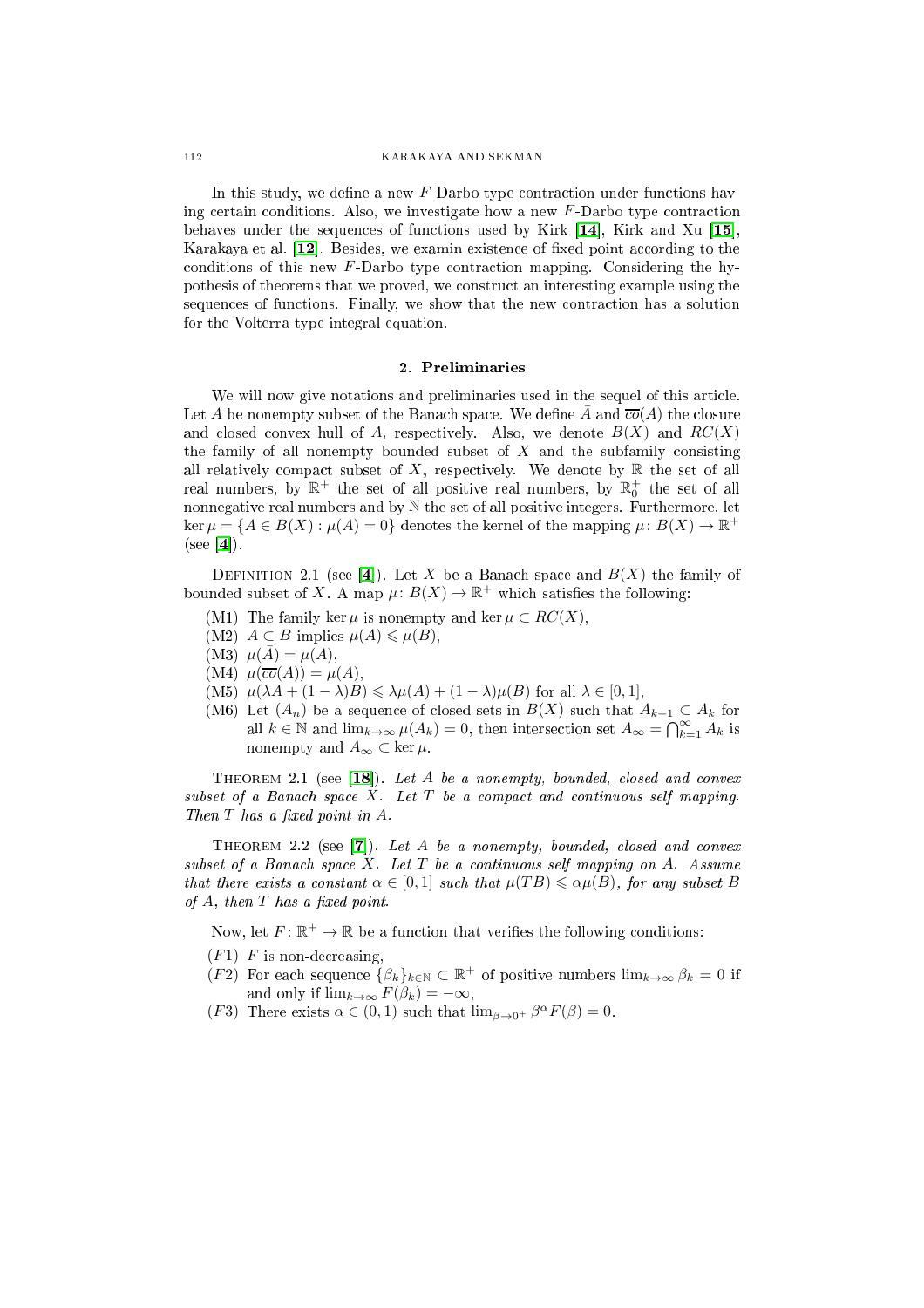For the function defined above, we denote with  $\Lambda$  the family of functions  $F$ that satisfy the conditions  $(F1)$ – $(F3)$  and with  $F$  the family of all functions  $F$  that satisfy the condition  $(F1)$ – $(F2)$ .

Note that the function  $F: \mathbb{R}^+ \to \mathbb{R}$  defined by  $F(x) = \ln x$  for all  $x \in \mathbb{R}^+$ satisfies the conditions  $(F1)$ – $(F3)$  and hence  $F \in \Lambda$ . On the other hand, the function  $F: \mathbb{R}^+ \to \mathbb{R}$  defined by  $F(x) = -\frac{1}{x}$  for all  $x \in \mathbb{R}^+$  satisfies the properties  $(F1)$ – $(F2)$ , but it does not satisfy the property  $(F3)$  and hence  $F \in F$  but  $F \notin \Lambda$ .

DEFINITION 2.2 (see [21]). Let  $(X, d)$  be a metric space. A self-mapping T on X is called an F-contraction if there exist  $F \in \Lambda$  and  $\tau \in \mathbb{R}^+$  such that

<span id="page-2-0"></span>
$$
d(Tx, Ty) > 0 \Rightarrow \tau + F(d(Tx, Ty)) \le F(d(x, y)),
$$

for all  $x, y \in X$ .

We denote with  $\Gamma$  the family of function  $\tau \colon \mathbb{R}^+ \to \mathbb{R}^+$  satisfying the condition:

.

(2.1)   
 
$$
(i) \quad \liminf_{x \to a^+} \tau(x) > 0 \text{ for all } a \in \mathbb{R}_0^+
$$

Moreover, let  $\tau_n \to \tau$  be a uniform convergence in n. We also denote with  $\Gamma'$  the family of uniformly convergent sequences of functions  $\tau_n\colon \mathbb{R}^+\to \mathbb{R}^+$  satisfying the ondition:

$$
(ii) \quad \sup_{n} \lim_{x \to a^{+}} \inf_{x} \tau_{n}(x) > 0 \text{ for all } a \in \mathbb{R}_{0}^{+}.
$$

Note that the  $\tau: \mathbb{R}^+ \to \mathbb{R}^+$  defined by  $\tau(x) = -\frac{1}{2x}$  for all  $x \in \mathbb{R}^+$  satisfies condition (*i*) and hence  $\tau \in \Gamma$ . Again, we pay attention to  $\tau_n: \mathbb{R}^+ \to \mathbb{R}^+$  defined by  $\tau_n(x) = \frac{n}{1+2nx}$  for al

DEFINITION 2.3 (see [20]). Let A be a non-empty, bounded, closed and convex subset of a Banach space X. A self-operator T on A is called an  $F$ -contraction of Darbo-type mapping if there exist  $F \in \Lambda$  and  $\tau \in \Gamma$  such that

$$
\tau(\mu(B)) + F(\mu(TB)) \leq F(\mu(B)),
$$

for any  $B \subset A$  with  $\mu(B), \mu(TB) > 0$  where  $\mu$  is the measure of noncompactness defined in  $X$ .

Let us introduce some properties of the sequences of functions that we will use in the generalization of the Darbo ontra
tion mapping throughout the work as follows.

DEFINITION 2.4. Let  $(\psi_n)$  be a sequence of functions from  $\mathbb{R}^+_0$  into  $\mathbb{R}^+_0$ . This sequence converges uniformly to a function  $\psi$  if for every  $\varepsilon > 0$ , there is an integer  $n_0$  such that  $|\psi_n(x) - \psi(x)| < \varepsilon$ , for all  $x \in \mathbb{R}_0^+$  and  $n \ge n_0$ ,  $n \in \mathbb{N}$ .

### 3. A new  $F$ -Darbo type contraction defined by functions classes

In this section, firstly we define a new  $F$ -Darbo type contraction defined by functions classes, and then we introduce  $F$ -Darbo type contraction defined by sequen
es of fun
tions.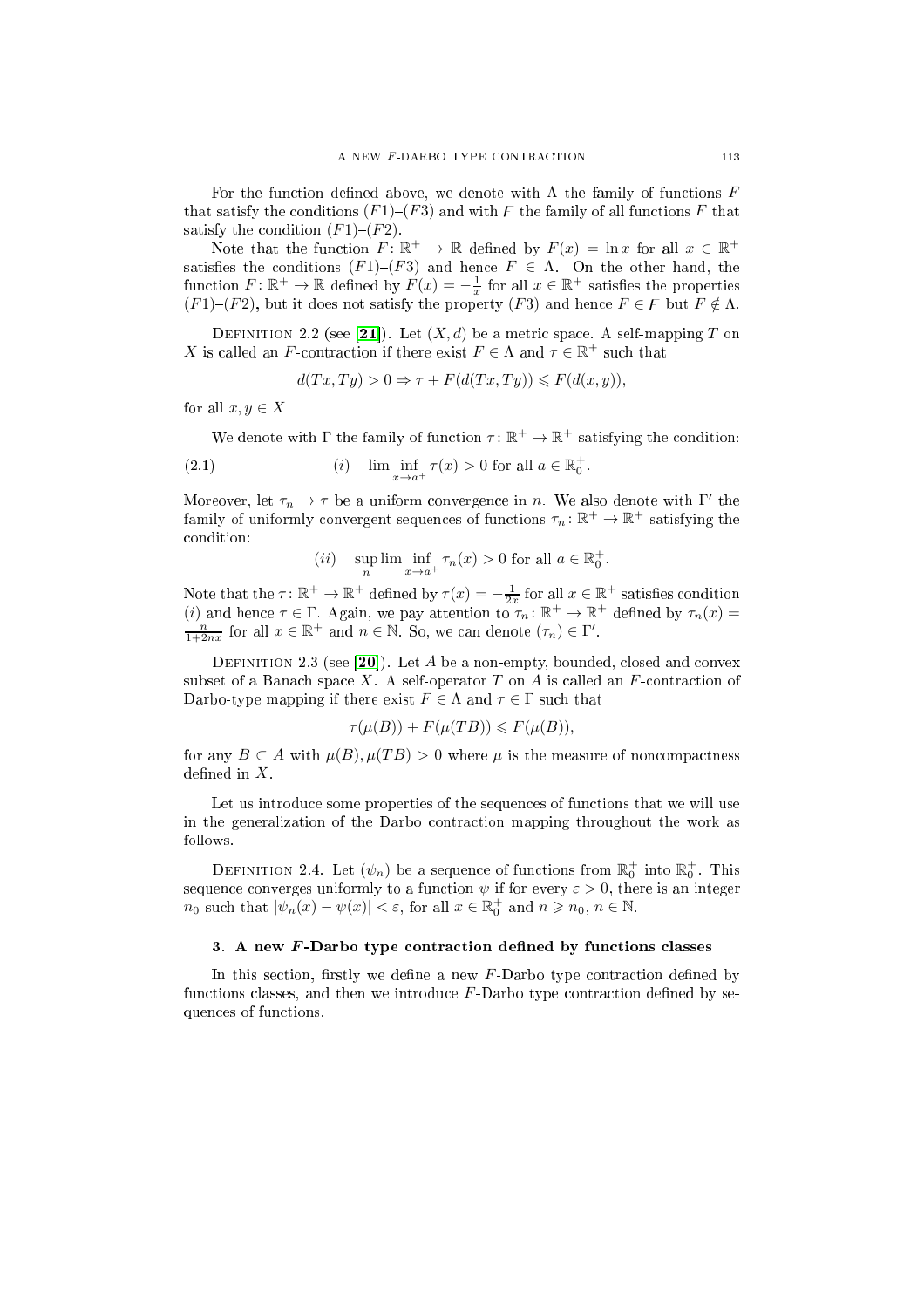<span id="page-3-0"></span>DEFINITION 3.1. Let  $A$  be a non-empty, bounded, closed and convex subset of a Banach space X. Assume that the mapping  $\psi \colon \mathbb{R}_0^+ \to \mathbb{R}_0^+$  is continuous and satisfies  $\psi(x) = 0 \Leftrightarrow x = 0$ . Then, a self-mapping T on A is called an F-Darbo type contraction mapping if there exist  $F \in F$  and  $\tau \in \Gamma$  such that

<span id="page-3-4"></span>
$$
\tau(\mu(A)) + F(\psi(\mu(TA))) \leq F(\psi(\mu(A))),
$$

for any  $A \subset X$  with  $\mu(A), \psi(\mu(A)), \psi(\mu(TA)) > 0$  where  $\mu$  is measure of noncom- $\mathbf{p}$  pactness defined in X.

Let the functions  $\psi, \psi_n : \mathbb{R}_0^+ \to \mathbb{R}_0^+$  be continuous. We shall assume that  $(\psi_n)$ is non-decreasing that is,  $\psi_n \leq \psi_{n+1}$ . Also it satisfies the condition

$$
(3.1) \t\t\t \psi_n(x) \leqslant \psi(x) \leqslant x,
$$

for all  $n \in \mathbb{N}$  and for every  $x \in \mathbb{R}_0^+$ .

<span id="page-3-2"></span>DEFINITION 3.2. Let  $A$  be a non-empty, bounded, closed and convex subset of a Banach space X. Assume that  $(\psi_n)$  and  $(\tau_n)$  are two uniformly convergent sequences of functions such that  $\psi_n \to \psi$  and  $\tau_n \to \tau$ . Also, let the sequence of functions  $\psi_n \colon \mathbb{R}^+_0 \to \mathbb{R}^+_0$  be continuous. Then, a self-mapping T on A is called an F-Darbo type contraction mapping if there exist  $F \in \mathcal{F}$  and  $(\tau_n) \in \Gamma'$  such that

<span id="page-3-5"></span>
$$
(3.2) \qquad \qquad \tau_n(\mu(A)) + F(\psi_n(\mu(TA))) \leqslant F(\psi_n(\mu(A))),
$$

for any  $A \subset X$  with  $\mu(A), \psi_n(\mu(A)), \psi_n(\mu(TA)) > 0$  for all  $n \in \mathbb{N}$  where  $\mu$  is measure of noncompactness defined in  $X$ .

<span id="page-3-3"></span>THEOREM 3.1. Let A be a nonempty, bounded, closed and convex subset of a Banach space  $X$ . Assume that  $T$  is a compact and continuous self-mapping on A. Suppose that there exist  $F \in F$  and  $\tau \in \Gamma$  such that T is an F-Darbo type contraction mapping under the conditions of Definition [3.1.](#page-3-0) Then  $T$  has a fixed point in A.

PROOF. At the first step of proof, we assume that there exists a sequence  $(A_k)$ which is nonempty, closed and convex subset of A such that

(3.3) 
$$
TA_k \subset A_k \subset A_{k-1} \text{ for all } k \in \mathbb{N}.
$$

Now, let  $A_0 = A$  and let  $(A_k)$  be sequence with initial element  $A_0$  such that  $A_k = \overline{co}(TA_{k-1})$  for all  $k \in \mathbb{N}$ . From [\(3.3\)](#page-3-1), it is easy to see that  $TA_0 \subset A_0$ . Again from the condition [\(3.3\)](#page-3-1) and the definition of  $(A_k)$ , we have

<span id="page-3-1"></span>
$$
TA_k \subset A_k
$$
 imply  $A_{k+1} = \overline{co}(TA_k) \subset A_k$ ,

and after one step, we can write that  $TA_{k+1} \subset TA_k \subset A_k$ . From the definition of the measure of noncompactness, if there exists a number k such that  $\mu(A_k) = 0$ then  $A_k$  is a compact set. Under the conditions of Theorem [2.1,](#page-1-0) since T is compact and continuous self mapping on  $A_k$ , we get that T has a fixed point in  $A_k$  and so in A.

On the other hand, we suppose that  $\mu(A_k) > 0$  for all  $k \in \mathbb{N}$  and prove  $\mu(A_k) \to 0$  as  $k \to \infty$ . By considering [\(3.3\)](#page-3-1), it can be seen that  $\mu(A_k)$  is decreasing and hence it converges to a real number  $r \geq 0$ .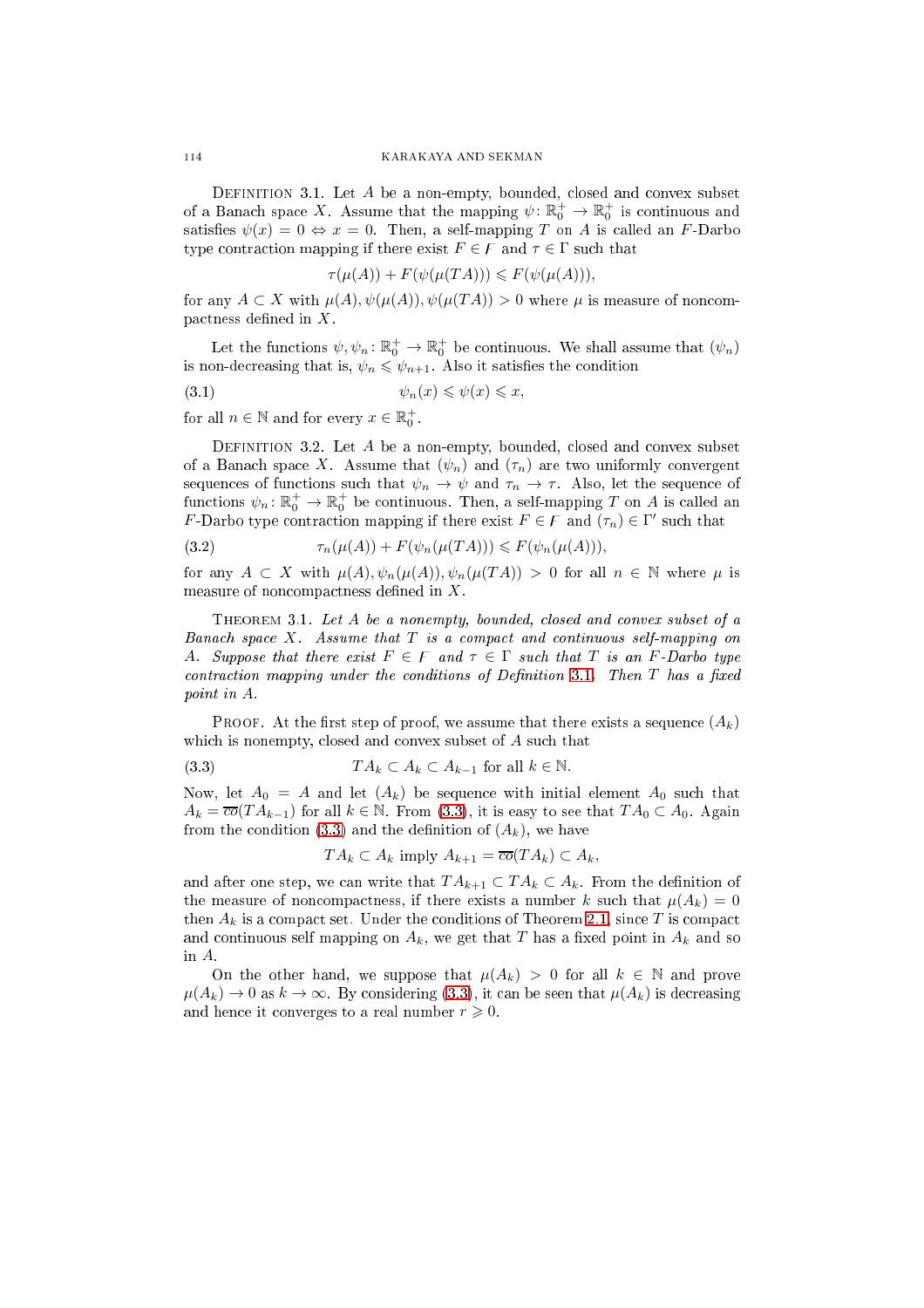From the property of the function  $\tau$  given in [\(2.1\)](#page-2-0), there exist  $r > 0$  and  $k_0 \in \mathbb{N}$ such that  $\tau(\mu(A_k)) \geq r$  for all  $k > k_0$ . We consider together with (M4) of Definition [2.1,](#page-1-1) then we an write that

$$
\tau(\mu(A_k)) + F(\psi(\mu(A_{k+1}))) = \tau(\mu(A_k)) + F(\psi(\mu(\overline{co}(TA_k))))
$$
  
=  $\tau(\mu(A_k)) + F(\psi(\mu(TA_k)))$   
 $\leq F(\psi(\mu(A_k))).$ 

After the al
ulation done above, we have

$$
\tau(\mu(A_k)) + F(\psi(\mu(A_{k+1}))) \leq F(\psi(\mu(A_k)))
$$
  
\n
$$
F(\psi(\mu(A_{k+1}))) \leq F(\psi(\mu(A_k))) - \tau(\mu(A_k))
$$
  
\n
$$
F(\psi(\mu(A_{k+1}))) \leq F(\psi(\mu(A_k))) - r
$$
  
\n
$$
F(\psi(\mu(A_k))) \leq F(\psi(\mu(A_{k-1}))) - r
$$

for all  $k > k_0$ . By with the same idea, we get

$$
F(\psi(\mu(TA_k))) \leq F(\psi(\mu(A_k))) \leq F(\psi(\mu(A_{k-1}))) - r
$$
  

$$
\leq \ldots \leq F(\psi(\mu(A_{k_0}))) - (k - k_0)r,
$$

. .

for all  $k > k_0$  and so  $\lim_{k \to \infty} F(\psi(\mu(A_k))) = -\infty$ .

From (F2), we have  $\lim_{k\to\infty}\psi(\mu(A_k))=0$ , from the property of  $\psi$ , we get  $\mu(A_k) \to 0$  as  $k \to \infty$ . Moreover, we obtain that since  $\lim_{k \to \infty} \mu(A_k) = 0$ , then the intersection set  $A_{\infty} = \bigcap_{k=1}^{\infty} A_k$  is nonempty and  $A_{\infty} \subset \ker \mu$ . We can consider Theorem [2.1](#page-1-0) again, hence we conclude that T has a fixed point in  $A_{\infty}$  and then in  $A$ .

THEOREM 3.2. Let A be a nonempty, bounded, closed and convex subset of a Banach space  $X$ . Assume that  $T$  is a compact and continuous self-mapping on  $A$ . Suppose that there exist  $F \in F$  and  $(\tau_n) \in \Gamma'$  such that T is an F-Darbo type  $contraction$  mapping under the conditions of Definition [3.2.](#page-3-2) Then  $T$  has a fixed point in A.

PROOF. Since the set iteration, which is the first part of this theorem is similar to the proof given in Theorem [3.1,](#page-3-3) we omit it. Now, we assume that  $\sup_n \tau_n(\mu(A_k)) \geqslant r$  for all  $k > k_0$ . For all  $n, k \in \mathbb{N}$ , we have

$$
\tau_n(\mu(A_k)) + F(\psi_n(\mu(A_{k+1}))) = \tau_n(\mu(A_k)) + F(\psi_n(\mu(\overline{co}(TA_k))))
$$
  
=  $\tau_n(\mu(A_k)) + F(\psi_n(\mu(TA_k))))$   
 $\leq F(\psi_n(\mu(A_k))).$ 

After this step, we get

$$
\tau_n(\mu(A_k)) + F(\psi_n(\mu(A_{k+1}))) \leq F(\psi_n(\mu(A_k)))
$$
  

$$
F(\psi_n(\mu(A_{k+1}))) \leq F(\psi_n(\mu(A_k))) - \tau_n(\mu(A_k))
$$
  

$$
F(\psi_n(\mu(A_{k+1}))) \leq F(\psi_n(\mu(A_k))) - r
$$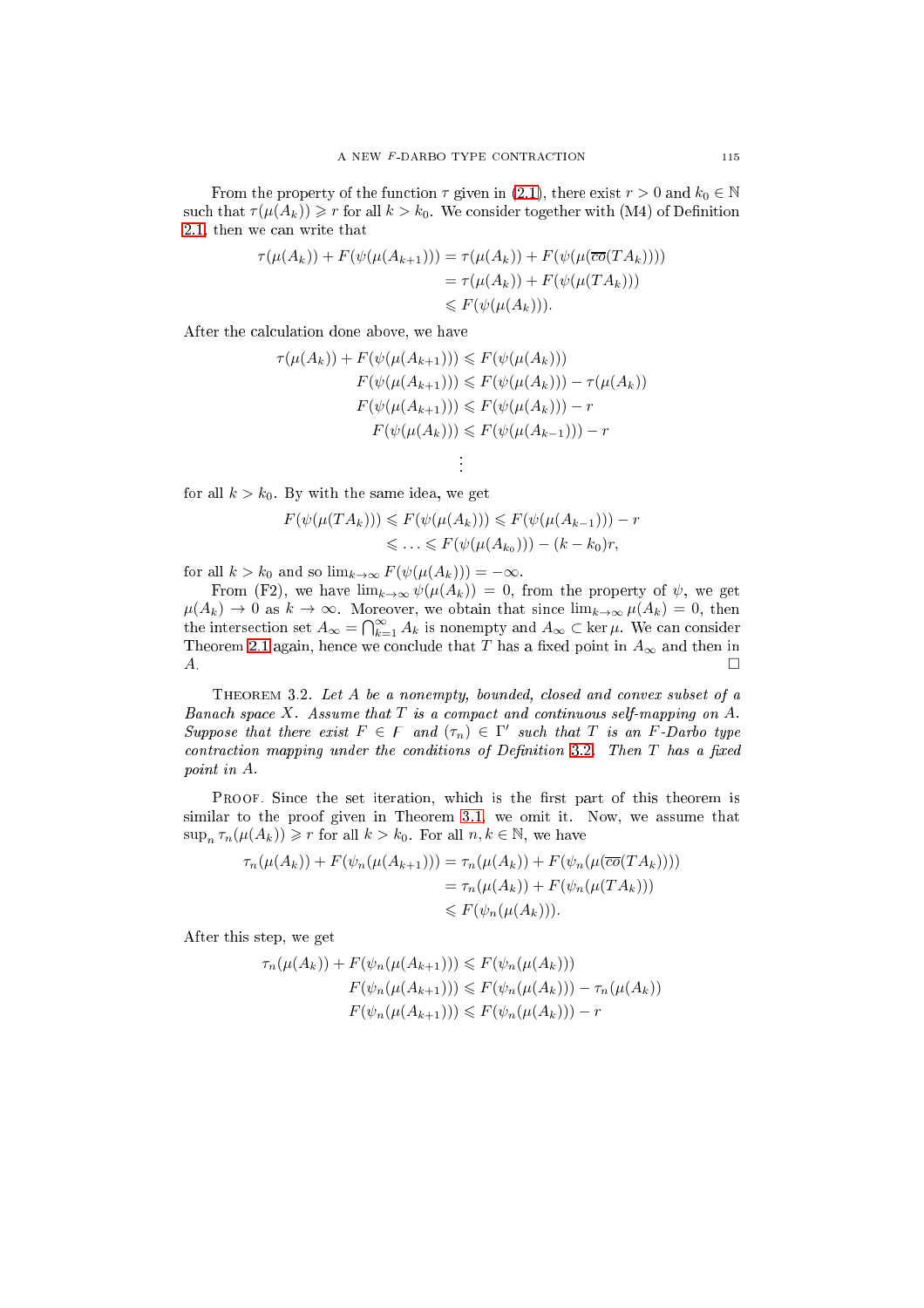$$
F(\psi_n(\mu(A_k))) \leq F(\psi_n(\mu(A_{k-1}))) - r
$$
  

$$
F(\psi_n(\mu(A_{k-1}))) \leq F(\psi_n(\mu(A_{k-2}))) - r
$$

Therefore, we obtain that  $F(\psi_n(\mu(T A_k))) \leq F(\psi_n(\mu(A_{k_0}))) - (k - k_0)r$ , for all  $k > k_0$ . As a result, we get  $\lim_{k\to\infty} F(\psi_n(\mu(A_k))) = -\infty$ . From  $(F2)$ , we have  $\lim_{k\to\infty}\psi_n(\mu(A_k))=0.$  Also, since  $\lim_{k\to\infty}\psi_n(\mu(A_k))=0$  and  $\psi_n\to\psi$  uniformly in n, we obtain  $\lim_{k\to\infty}\psi_n(\mu(A_k))=0$  as  $n\to\infty$ . Here, by using property of  $\psi$ in Definition [3.1,](#page-3-0) we get  $\mu(A_k) \to 0$  as  $k \to \infty$ . Moreover, we obtain that since  $\lim_{k\to\infty}\mu(A_k) = 0$ , then the intersection set  $A_\infty = \bigcap_{k=1}^\infty A_k$  is nonempty and  $A_{\infty} \subset \text{ker } \mu$ . Hence, we obtain that T has a fixed point in  $A_{\infty}$  and  $A_{\infty} \subset A$ .  $\square$ 

. .

EXAMPLE 3.1. We will establish an example under condition  $(3.1)$ . Now, we onsider the following sequen
es of fun
tions

$$
\psi_n(x) = \frac{nx}{1+2n}, \quad \tau_n(x) = \frac{1+2nx}{n},
$$

where  $\psi_n \to \psi$  and  $\tau_n \to \tau$ . Also, it is easy to see  $\psi_n(x) \leq \psi(x) \leq x$  for all  $n \in \mathbb{N}$ . Let  $F: \mathbb{R}^+ \to \mathbb{R}$  be a mapping given by  $F(x) = \ln x$ . By using [\(3.2\)](#page-3-5), we have

$$
\frac{1+2n\mu(A)}{n} + \ln\left(\frac{n\mu(TA)}{1+2n}\right) \le \ln\left(\frac{n\mu(A)}{1+2n}\right)
$$

$$
\ln e^{\frac{1+2n\mu(A)}{n}} + \ln\left(\frac{n\mu(TA)}{1+2n}\right) \le \ln\left(\frac{n\mu(A)}{1+2n}\right).
$$

Then, we can write the following inequality:

$$
e^{\frac{1+2n\mu(A)}{n}}\left(\frac{n\mu(TA)}{1+2n}\right) \leqslant \frac{n\mu(A)}{1+2n}.
$$

It is clear that the inequality verifies for every  $n \in \mathbb{N}$ . If we take limit over n, we get Darbo contraction  $|7|$  as follows:

$$
\mu(TA) \leqslant \frac{1}{e^{2\mu(A)}}\mu(A).
$$

COROLLARY 3.1. In Definition [3.2,](#page-3-2) if we take  $\psi_n \to \psi$ ,  $\tau_n \to \tau$  uniformly in n and  $\psi(x) = x$ , then we obtain the results given in [20].

# 4. An application of the new F-Darbo type contraction to Volterra-type integral equation

We first consider a Volterra-type integral. After, we define that a mapping  $T$ on  $BC(\mathbb{R}^+_0)$  has an F-Darbo type contraction with the aid of uniformly convergent sequences of functions. At the same time, we show that the Volterra-type integral equation has a solution with this new  $F$ -Darbo type contraction. Hence, we obtain that  $T$  has a fixed point.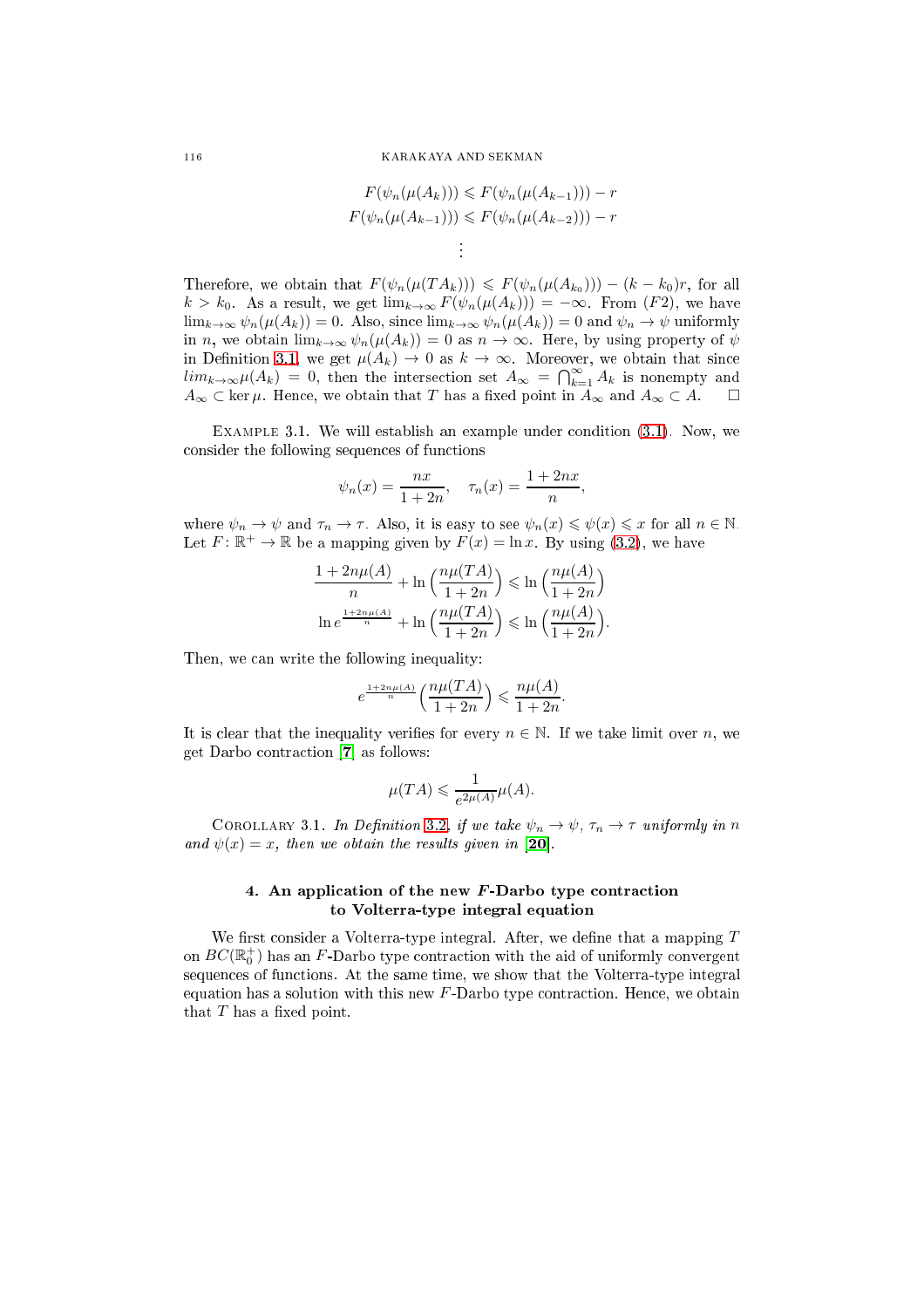There are many Volterra-type integral equations in the literature. We use the following form

(4.1) 
$$
\nu(x) = f(x, \nu(x)) + \int_0^x M(x, s, \nu(s)) ds,
$$

where  $M: \mathbb{R}_0^+ \times \mathbb{R}_0^+ \times \mathbb{R} \to \mathbb{R}$  and  $f: \mathbb{R}_0^+ \times \mathbb{R} \to \mathbb{R}$  are continuous functions. Let  $BC(\mathbb{R}^+_0)$  denote the space of all bounded and continuous functions on  $\mathbb{R}^+_0$ . Also, we consider the norm on space  $BC(\mathbb{R}^+_0)$ 

<span id="page-6-0"></span>
$$
\|\nu\| = \sup\{|\nu(x)|, x \in \mathbb{R}_0^+\}.
$$

Now, let us establish the modulus of continuity of the functional  $\nu$  on [0, H].

Let  $A$  be a nonempty bounded subset on  $BC(\mathbb{R}^+_0)$  and  $H \in \mathbb{R}^+_0$ . Therefore, for  $\nu \in A$ , we define the modulus of continuity as follows:

$$
\gamma^H(\nu,\varepsilon) = \sup\{|\nu(x) - \nu(s)| : x, s \in [0,H], |x - s| \leqslant \varepsilon\}.
$$

However, we an show

<span id="page-6-2"></span>
$$
\gamma^H(A,\varepsilon) = \sup \{ \gamma^H(\nu,\varepsilon) : \nu \in A \}
$$
 and  $\gamma_0^H(A) = \lim_{\varepsilon \to 0} \gamma_0^H(A,\varepsilon).$ 

Hence, we obtain that  $\gamma_0(A) = \lim_{H \to +\infty} \gamma_0^H(A)$ . Also, for fixed  $x \in \mathbb{R}_0^+$ , we can write  $A(x) = \{ \nu(x) : \nu \in A \}$ . Now, we can define the measure of noncompactness on the family of all nonempty bounded subset of  $BC(\mathbb{R}^+_0)$  as follows:

(4.2) 
$$
\mu(A) = \gamma_0(A) + \limsup_{x \to \infty} \text{diam } A(x),
$$

where diam  $A(x) = \sup\{|\nu(x) - \eta(x)| : \eta, \nu \in A\}.$ 

<span id="page-6-1"></span>Let us consider the operator  $T$  on  $BC(\mathbb{R}^+_0)$  defined by

(4.3) 
$$
(T\nu)(x) = f(x, \nu(x)) + \int_0^x M(x, s, \nu(s)) ds,
$$

for all  $x \in \mathbb{R}_0^+$ .

After these preliminaries, we have to show that existen
e of a solution of [\(4.1\)](#page-6-0) is equivalent to the problem of existence of a fixed point of  $(4.3)$ .

Using the explanation mentioned above, we can give the following theorem.

THEOREM 4.1. Let  $T$  be an operator on  $BC(\mathbb{R}^+_0)$  defined by  $(4.3)$  and assume that the following conditions are satisfied:

- (i) the function  $x \to f(x,0)$  is an element of the space  $BC(\mathbb{R}^+_0)$ .
- (ii) let  $\psi_n \to \psi$  be a sequence of functions on  $\mathbb{R}^+_0$  and uniform convergence in n and  $\psi_n(x) \leq \psi(x) \leq x$  for all  $n \in \mathbb{N}$  and for all  $x \in \mathbb{R}_0^+$ . Also  $\tau_n\colon \mathbb{R}^+_0\to\mathbb{R}^+_0$  is a sequence of functions and  $\tau_n\to\tau$  uniform convergence in n. Therefore, there exists  $(\tau_n) \in \mathbb{R}^+_0$  for all  $n \in \mathbb{N}$  such that for each  $x \in \mathbb{R}_0^+$  and for all  $\nu, \eta \in \mathbb{R}$ , hence we have

$$
|f(x,\nu) - f(x,\eta)| \leqslant e^{-\tau_n(x)}\psi_n(|\nu - \eta|).
$$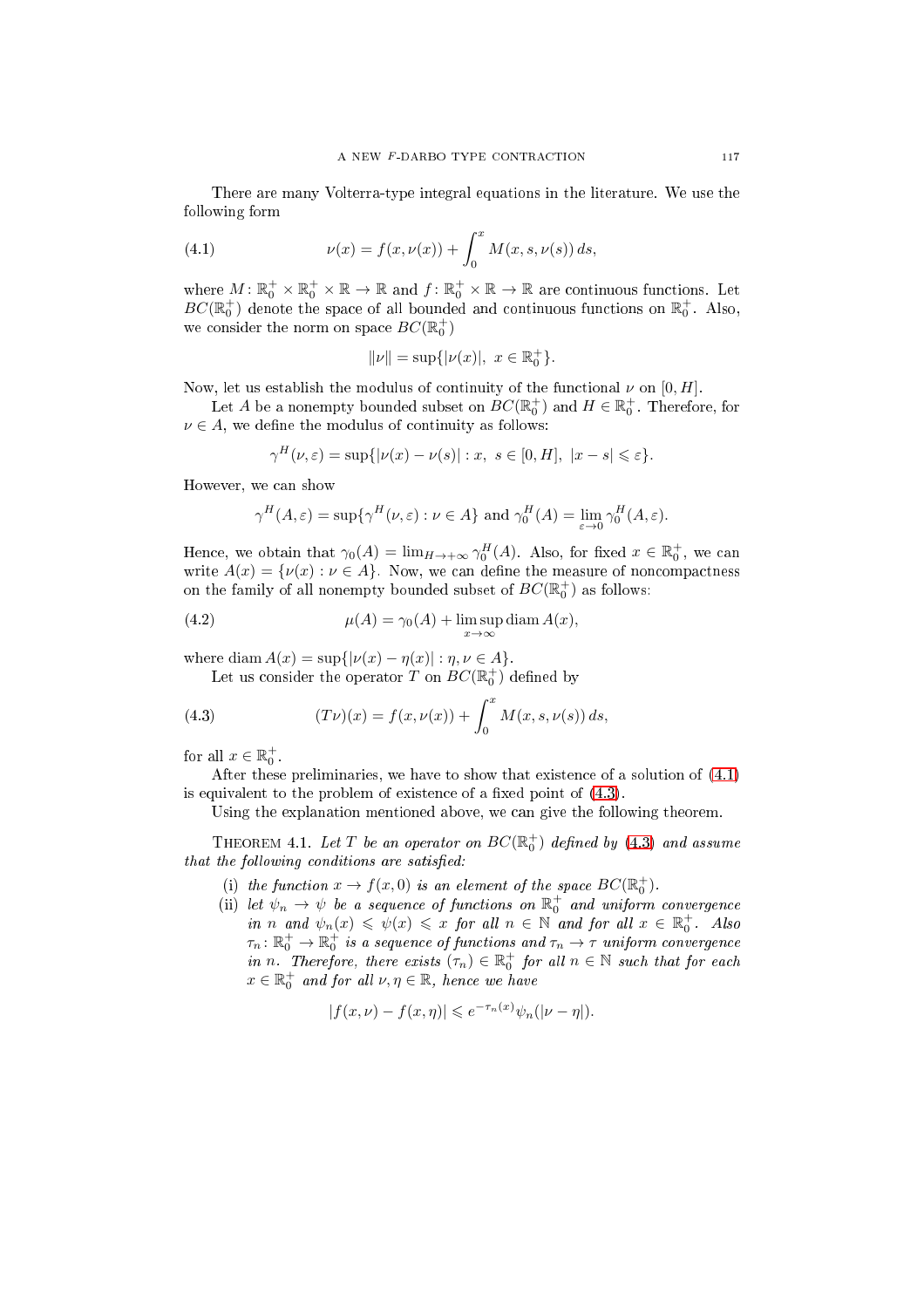(iii) there exist continuous functions  $\vartheta, \xi \colon \mathbb{R}_0^+ \to \mathbb{R}_0^+$  such that

$$
\lim_{x \to +\infty} \vartheta(x) \int_0^x \xi(s) \, ds = 0, \quad \text{and} \quad |M(x, s, \nu(s))| \leq \vartheta(x)\xi(s),
$$

for all  $x, s \in \mathbb{R}_0^+$  such that  $s \leqslant x$  and for all  $\nu \in \mathbb{R}$ .

(iv) there exists a positive  $r_0 > 0$  and  $\ell$  where

$$
\ell = \sup_{x \geq 0} \left\{ |f(x,0)| + \vartheta(x) \int_0^x \xi(s) \, ds \right\}.
$$

Then T has a fixed point in  $BC(\mathbb{R}^+_0)$ .

PROOF. In the first step, we have to show that the operator  $T$  is well-defined and continuous on  $D(r_0) = \{ \nu \in BC(\mathbb{R}^+_0) : ||\nu|| \leq r_0 \}$ . From [\(4.3\)](#page-6-1) and by the conditions on f and M, we infer that  $(T\nu)$  is continuous for  $\nu \in BC(\mathbb{R}^+_0)$ . So, we have

$$
|(T\nu)(x)| = \left| f(x, \nu(x)) - f(x, 0) + f(x, 0) + \int_0^x M(x, s, \nu(s)) ds \right|
$$
  
\n
$$
\leq |f(x, \nu(x)) - f(x, 0)| + |f(x, 0)| + \left| \int_0^x M(x, s, \nu(s)) ds \right|
$$
  
\n
$$
\leq e^{-\tau_n(x)} \psi_n(|\nu(x)|) + |f(x, 0)| + \vartheta(x) \int_0^x \xi(s) ds
$$
  
\n
$$
\leq e^{-\tau_n(x)} \psi_n(|\nu(x)|) + \ell
$$

where  $\ell$  is given by condition (iv). To show that  $T(D(r_0)) \subset D(r_0)$ , we take  $J = \sup_n e^{-\tau_n(x)}$  such that  $J < 1$ ,  $\ell = r_0(1 - J)$  and  $\psi_n(\|\nu\|) \leq \|\nu\|$  for all  $n \in \mathbb{N}$ . Also, taking supremum according to x and considering continuity  $\psi_n$  and  $\|\nu\| \leq r_0$ , we have

$$
||Tv|| \leq e^{-\tau_n(x)}\psi_n(||\nu||) + \ell \leq e^{-\tau_n(x)}||\nu|| + \ell
$$
  

$$
\leq \sup_n e^{-\tau_n(x)}||\nu|| + \ell \leq J||\nu|| + \ell \leq Jr_0 + \ell \leq r_0.
$$

Hence, it can be seen that T defines from  $D(r_0)$  into  $D(r_0)$ . Now, let us take  $\varepsilon > 0$ so that,  $\psi_n(\|\nu - \eta\|) \leq \|\nu - \eta\| \leq \varepsilon$ , we get

$$
|(T\nu)(x) - (T\eta)(x)| \le e^{-\tau_n(x)} \psi_n(|\nu(x) - \eta(x)|)
$$
  
+ 
$$
\int_0^x |M(x, s, \nu - \eta(s)) - M(x, s, \nu - \eta(s))| ds
$$
  

$$
\le e^{-\tau_n(x)} \psi_n(|\nu(x) - \eta(x)|)
$$
  
+ 
$$
\int_0^x |M(x, s, \nu(s))| ds + \int_0^x |M(x, s, \eta(s))| ds.
$$

By using condition (ii) and for all  $x \in \mathbb{R}^+_0$ , we also have

<span id="page-7-0"></span>(4.4) 
$$
|(T\nu)(x) - (T\eta)(x)| \leq e^{-\tau_n(x)} \psi_n(|\nu(x) - \eta(x)|) + 2\vartheta(x) \int_0^x \xi(s) ds.
$$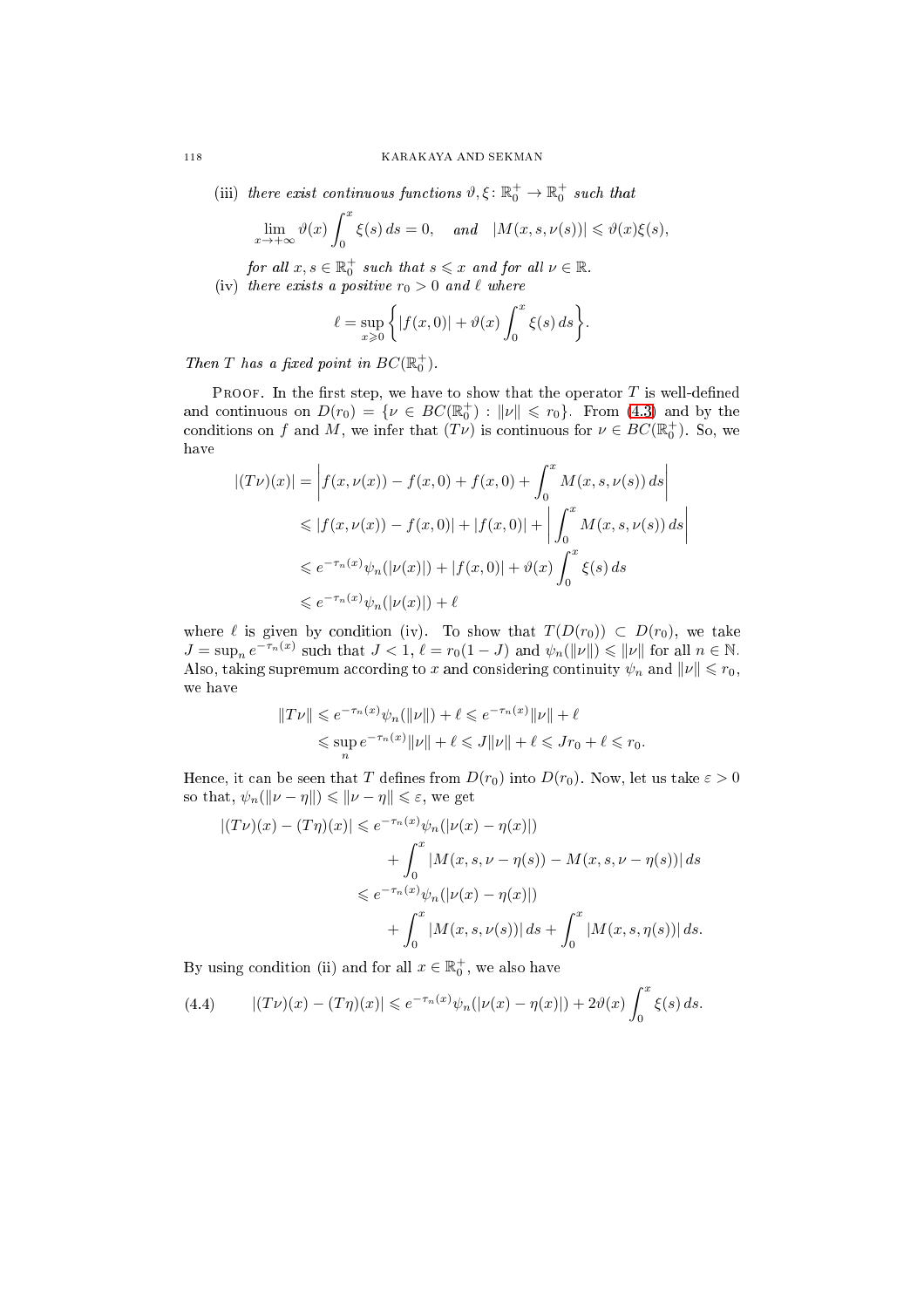Besides, by condition (iii), there exists a positive number  $H$  such that

<span id="page-8-0"></span>(4.5) 
$$
2\vartheta(x)\int_0^x \xi(s)\,ds < \varepsilon \quad \text{for all } x \geqslant H.
$$

As a result, from  $(4.4)$  and  $(4.5)$ , we make inference that

<span id="page-8-1"></span>
$$
(4.6)\quad |(T\nu)(x)-(T\eta)(x)|\leqslant e^{-\tau_n(x)}\psi_n(|\nu(x)-\eta(x)|)+2\vartheta(x)\int_0^x\xi(s)\,ds<2\varepsilon,
$$

for all  $x \geqslant H$ . Then, by using the modulus of continuity mentioned above, we can write

$$
\gamma^H(M,\varepsilon) = \sup\{|M(x,s,\nu(s)) - M(x,s,\eta(s))| : x, s \in [0,H],
$$
  

$$
\nu, \eta \in [-r_0, r_0], |v - \eta| \leq \varepsilon\}.
$$

Since  $M(x, s, \nu(s))$  is a uniformly continuous function on  $[0, H] \times [0, H] \times [-r_0, r_0]$ , we conclude that  $\lim_{\varepsilon \to 0} \gamma^H(M,\varepsilon) = 0$ . Again from [\(4.4\)](#page-7-0), for an arbitrarily  $x \in$  $[0, H]$ , we have

$$
|(T\nu)(x) - (T\eta)(x)| \le e^{-\tau_n(x)} \psi_n(|\nu(x) - \eta(x)|)
$$
  
+ 
$$
\int_0^x |M(x, s, \nu(s)) - M(x, s, \eta(s))| ds
$$
  

$$
\le \varepsilon + \int_0^x \gamma^H(M, \varepsilon) ds = H\gamma^H(M, \varepsilon) + \varepsilon.
$$

By considering property of  $\gamma^H(M,\varepsilon)$  and from [\(4.6\)](#page-8-1), we get that the operator T is continuous on  $D(r_0)$ .

At this step of the proof, we prove that T has a fixed point in  $D(r_0)$ . Now as the begining the proof, let A be a nonempty subset  $D(r_0)$ , fixed  $\varepsilon > 0$  and  $H > 0$ , and taking  $x, s \in [0, H]$  such that  $|x - s| \leq \varepsilon$ . Also, we have

<span id="page-8-2"></span>
$$
(4.7) \ |(T\nu)(x) - (T\nu)(s)| \le |f(x, \nu(x)) - f(s, \nu(s))|
$$
  
+ 
$$
\left| \int_0^x M(x, r, \nu(r)) dr - \int_0^s M(s, r, \nu(r)) dr \right|
$$
  

$$
\le |f(x, \nu(x)) - f(s, \nu(x))| + |f(s, \nu(x)) - f(s, \nu(s))|
$$
  
+ 
$$
\int_0^x |M(x, r, \nu(r)) - M(s, r, \nu(r))| dr
$$
  
+ 
$$
\int_s^r M(s, r, \nu(r)) dr
$$
  

$$
\le \gamma_1^H(f, \varepsilon) + e^{-\tau_n(x)} \psi_n(\gamma^H(\nu, \varepsilon)) + \int_0^x \gamma_1^H(M, \varepsilon) dr
$$
  
+ 
$$
\vartheta(x) \int_s^x \xi(r) dr \le \gamma_1^H(f, \varepsilon) + e^{-\tau_n(x)} \psi_n(\gamma^H(\nu, \varepsilon))
$$
  
+ 
$$
H \gamma_1^H(f, \varepsilon) + \varepsilon \sup \{\vartheta(s)\xi(x) : x, s \in [0, H]\},
$$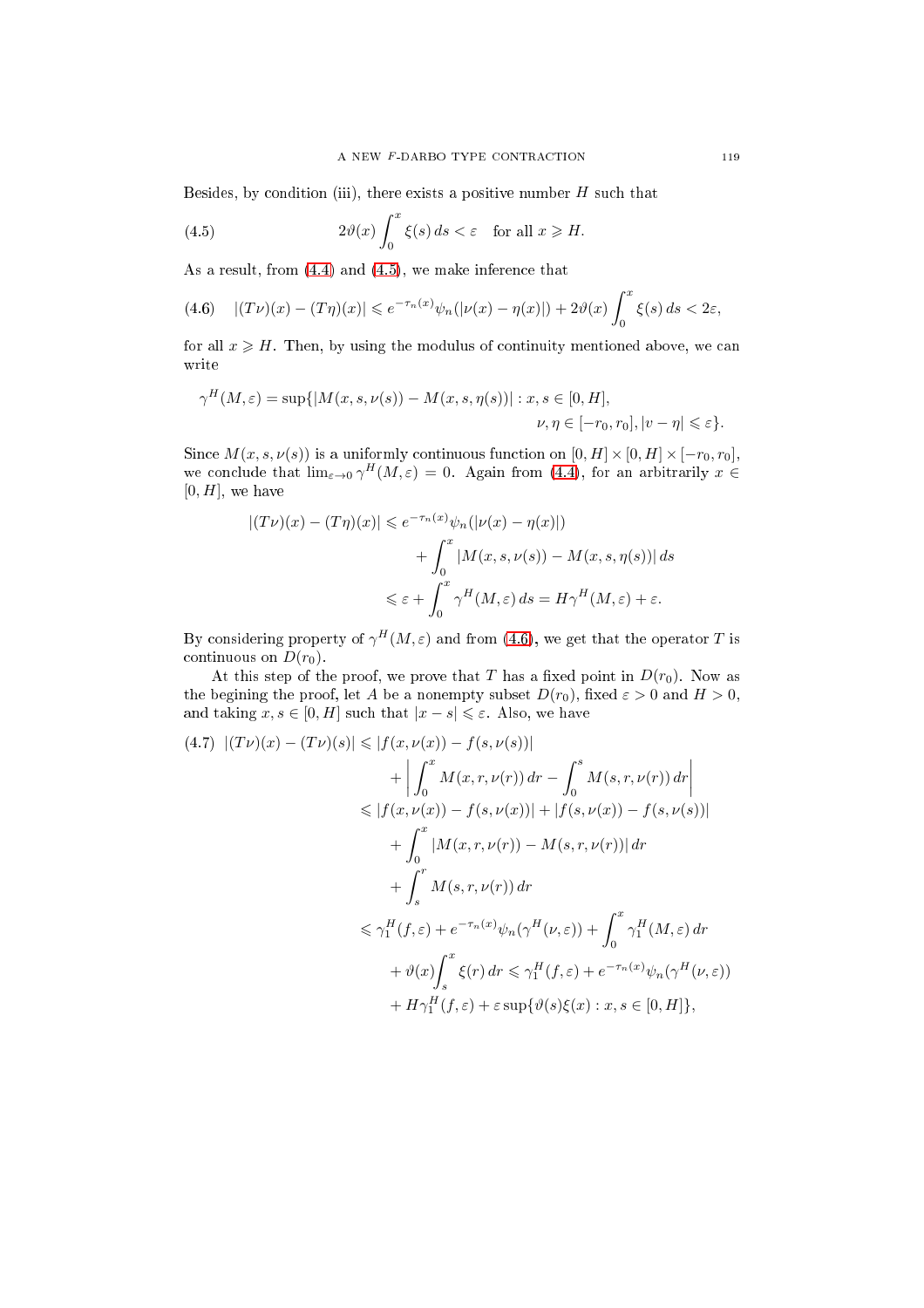#### 120 KARAKAYA AND SEKMAN

where

 $\overline{f}$ 

$$
\gamma_1^H(f, \varepsilon) = \sup\{|f(x, \nu) - f(s, \nu)| : x, s \in [0, H], \ \nu \in [-r_0, r_0], \ |x - s| \leq \varepsilon\},\
$$
  

$$
\gamma_1^H(M, \varepsilon) = \sup\{|M(x, r, \nu) - M(s, r, \nu)| : x, s, r \in [0, H], \ \nu \in [-r_0, r_0], \ |x - s| \leq \varepsilon\},\
$$

since f and M are uniform continuity, we can write  $\lim_{\varepsilon\to 0} \gamma_1^H(f,\varepsilon) = 0$  and  $\lim_{\varepsilon\to 0}\gamma_1^H(M,\varepsilon)=0$ . Furthermore, since  $\vartheta$  and  $\xi$  are two continuous functions on  $\mathbb{R}_0^+$ , we conclude that  $\sup\{\vartheta(s)\xi(x): x, s \in [0, H]\}$  is finite. With these facts, the inequality in [\(4.7\)](#page-8-2) implies that  $\psi_n(\gamma_0^H(TA)) \leq \lim_{\varepsilon \to 0} e^{-\tau_n(x)} \psi_n(\gamma^H(A, \varepsilon))$ . It follows that  $\psi_n(\gamma_0^H(TA)) \leqslant e^{-\tau_n(x)} \psi_n(\gamma_0^H(A))$  and hence

(4.8) 
$$
\psi_n(\gamma_0(TA)) \leqslant e^{-\tau_n(x)} \psi_n(\gamma_0(A)).
$$

From property [\(3.1\)](#page-3-4), we have

<span id="page-9-1"></span>
$$
\psi_n(|(T\nu)(x) - (T\eta)(x)|) \le |(T\nu)(x) - (T\eta)(x)| \le |f(x, \nu(x)) - f(x, \eta(x))|
$$
  
+ 
$$
\int_0^x |M(x, s, \nu(s))| ds + \int_0^x |M(x, s, \eta(s))| ds
$$
  

$$
\le e^{-\tau_n(x)} \psi_n(|\nu(x) - \eta(x)|) + 2\vartheta(x) \int_0^x \xi(s) ds.
$$

Using the notation of diameter of a set, we deduce that

$$
\psi_n(\text{diam}(TA)(x)) \leq e^{-\tau_n(x)} \psi_n(\text{diam }A(x)) + 2\vartheta(x) \int_0^x \xi(s) ds,
$$

and so we get

<span id="page-9-2"></span>(4.9) 
$$
\psi_n\Big(\limsup_{x\to\infty} \text{diam}(TA)(x)\Big) \leqslant e^{-\tau_n(x)}\psi_n\Big(\limsup_{x\to\infty} \text{diam}(A)(x)\Big).
$$

Let us take  $e^{-\tau_n(\mu(A))}$  as  $x = \mu(A)$ . Also, combining [\(4.2\)](#page-6-2), [\(4.8\)](#page-9-1) and [\(4.9\)](#page-9-2) together with condition [\(3.1\)](#page-3-4), we have  $\psi_n(\mu(TA)) \leqslant e^{-\tau_n(\mu(A))}\psi_n(\mu(A))$ . By applying to logarithms, we an write this inequality as

$$
\ln(\psi_n(\mu(TA))) \leq \ln(e^{-\tau_n(\mu(A))}\psi_n(\mu(A))),
$$

for all  $A \subset BC(\mathbb{R}^+_0)$  with  $\mu(A)$ ,  $\mu(TA) > 0$ , and after calculations, we obtain that  $\tau_n(\mu(A)) + \ln(\psi_n(\mu(TA))) \leq \ln(\psi_n(\mu(A))),$  for all  $A \subset BC(\mathbb{R}_0^+)$  with  $\mu(A)$ ,  $\mu(T A) > 0.$ 

As a result, it can be seen that  $T$  is an  $F$ -Darbo type contraction mapping with sequences of functions. Hence T has a fixed point in  $D(r_0)$  which solves the Volterra integral equation given by [\(4.1\)](#page-6-0) on  $BC(\mathbb{R}^+_0)$ ).  $\qquad \qquad \Box$ 

Acknowledgement. This work was supported by the Ahi Evran University Scientific Research Projects Coordination Unit. Project Number: RKT.A3.17.001.

<span id="page-9-0"></span>1. A. Aghajania, R. Allahyari, M. Mursaleen, A generalization of Darbo's theorem with application to the solvability of systems of integral equations, J. Comput. Appl. Math. 260 (2014),  $68 - 77.$